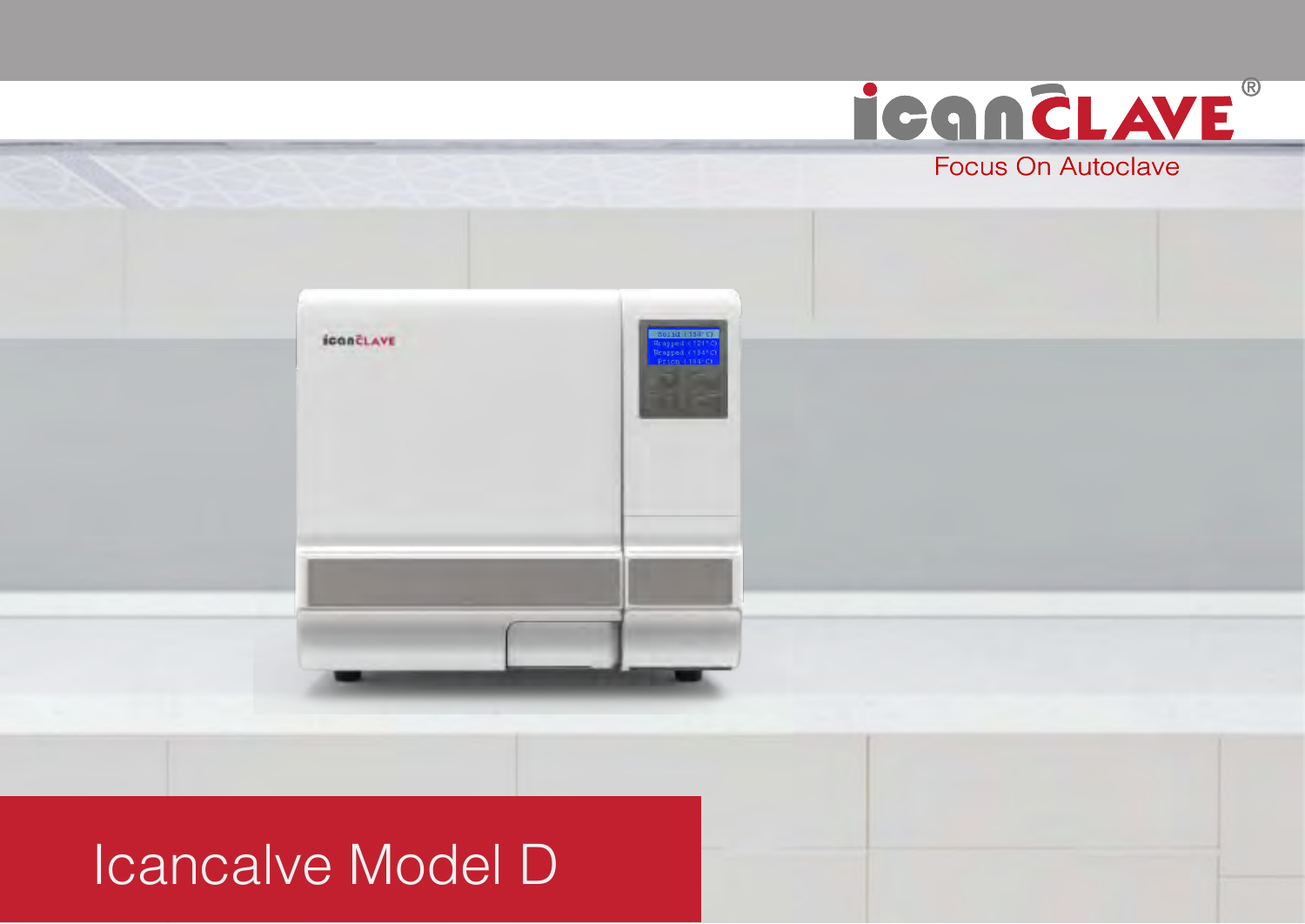

## About ICANCLAVE D

ICANCLAVE model D Series is a Class B autoclave in complete compliance with European Standard EN13060. This series includes 8L(normal and quick version), 12L(normal and quick version) , 18L , 23L and 29L(super long chamber vesion). They are appropriate for the sterilization of all non-wrapped or wrapped solid, hollow and porous products as represented by the test loads in this standard. ICANCLAVE Model D has been widely used in dentistry, medical, laboratory, beauty, veterinary, pedicure and tattoo industry.



## **Effiency**

Utilisation of an intelligent systems and high performance components (such as instantaneous steam generator and high effecient vacuum pump ), which provide a fast sterilization cycle.



## Reliability and safety

Full compliance with the European sterilizer standard and certified quality. Ensure a completed safety sterilization result.

## Multi protection

Utilizers mechanical and electronic safety mechanisms for pressure & temperature overload protection and safety door locking system.



## For any load type

Class B steam sterilizer can be used steriize any load, such as the instruments of hollow, porous or solid.



## Optional internal printer

Allows sterilization cycle reports simply printed on thermal paper afeter cycle end.



### Data export

Standard equipped with an internal memory able to store 10000+ cycles, and the cycle reports can be automatically saved via the USB driver.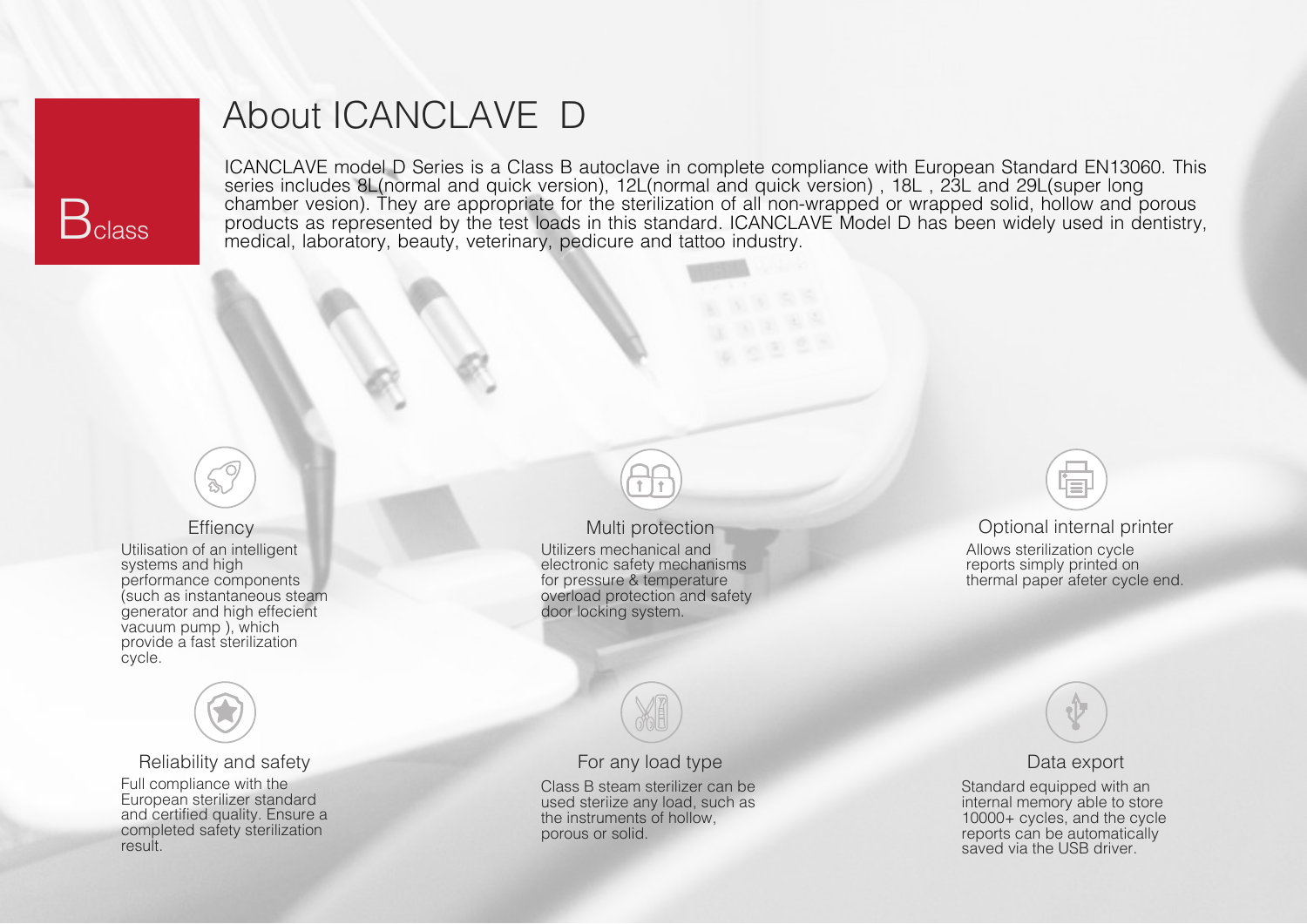# Technical parameters

| Order Code       | Model      | Voltage   | <b>Rated Power</b> | Chamber Size     | Weight |
|------------------|------------|-----------|--------------------|------------------|--------|
| D <sub>208</sub> | STF-8-D    | 220V/110V | 1750W              | $\Phi$ 170x320mm | 37kg   |
| D <sub>212</sub> | $STF-12-D$ | 220V/110V | 1750W              | Φ200x360mm       | 40kg   |
| D <sub>218</sub> | $STF-18-D$ | 220V/110V | 1750W              | Φ250x350mm       | 47kg   |
| D223             | $STF-23-D$ | 220V/110V | 1750W              | $\Phi$ 250x450mm | 53kg   |
|                  |            |           |                    |                  |        |

# Sterilization Cycles

| Program               | Temp. / Pressure | Steri. Time       | (Total Time) D208 / D212 / D218 / D223                      |  |  |  |  |  |
|-----------------------|------------------|-------------------|-------------------------------------------------------------|--|--|--|--|--|
| Solid 134°C           | 134°C/210Kpa     | 4 <sub>min</sub>  | 19-24 <sub>min</sub><br>$21-33$ min<br>22-35min<br>17-22min |  |  |  |  |  |
| Solid 121°C           | 121°C/110Kpa     | 20 <sub>min</sub> | 25-35min<br>30-40min<br>25-35min<br>$31-40$ min             |  |  |  |  |  |
| Wrapped 134°C         | 134°C/210Kpa     | 4 <sub>min</sub>  | 22-40min<br>$25-40$ min<br>$25 - 45$ min<br>$30-50$ min     |  |  |  |  |  |
| Wrapped 121°C         | 121°C/110Kpa     | 20min             | $42 - 50$ min<br>45-60min<br>$48-60$ min<br>38-50min        |  |  |  |  |  |
| Textile 134°C         | 134°C/210Kpa     | 8 <sub>min</sub>  | 30-45min<br>25-45min<br>$31-50$ min<br>36-55min             |  |  |  |  |  |
| Textile 121°C         | 121°C/110Kpa     | 30 <sub>min</sub> | 52-60min<br>53-70min<br>$50-60$ min<br>44-70min             |  |  |  |  |  |
| Prion $134^{\circ}$ C | 134°C/210Kpa     | 18 <sub>min</sub> | 40-55min<br>$40-60$ min<br>35-55min<br>46-65min             |  |  |  |  |  |
| Liquid 121°C(Option)  | 121°C/110Kpa     | 30 <sub>min</sub> | 38-50min<br>40-50min<br>43-55min<br>45-60min                |  |  |  |  |  |
| <b>B&amp;D</b> Test   | 134°C/210Kpa     | 3.5min            | $11-23$ min<br>13-25min<br>16-30min<br>$10-20$ min          |  |  |  |  |  |
| Helix Test            | 134°C/210Kpa     | 3.5min            | $11-23$ min<br>$13-25$ min<br>$10-20$ min<br>$16-30$ min    |  |  |  |  |  |
| Vacuum Test           |                  |                   | $17-20$ min<br>$18-21$ min<br>$19-22$ min<br>$20-25$ min    |  |  |  |  |  |



,,,,,, ,,,,,,

\*The cycle time is based on the load and with/without pre-heating. \*Drying time can be adjusted.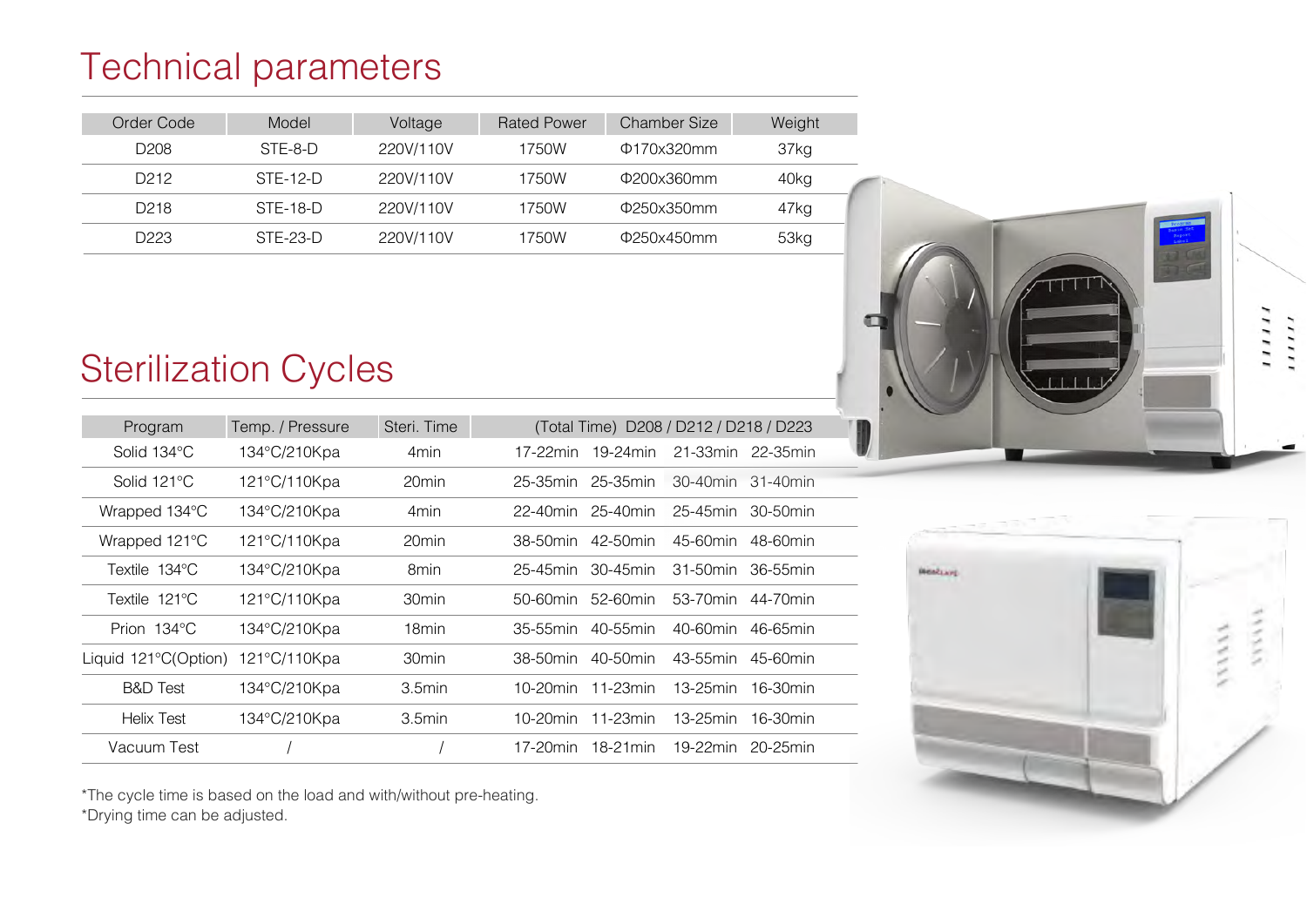



## flash water tank water tank water tank the stainless steel chamber when  $\sf{USB}$  port the state  $\sf{LCD}$  Screen



water filter



draining connector for used water tank draining connector for flash water tank

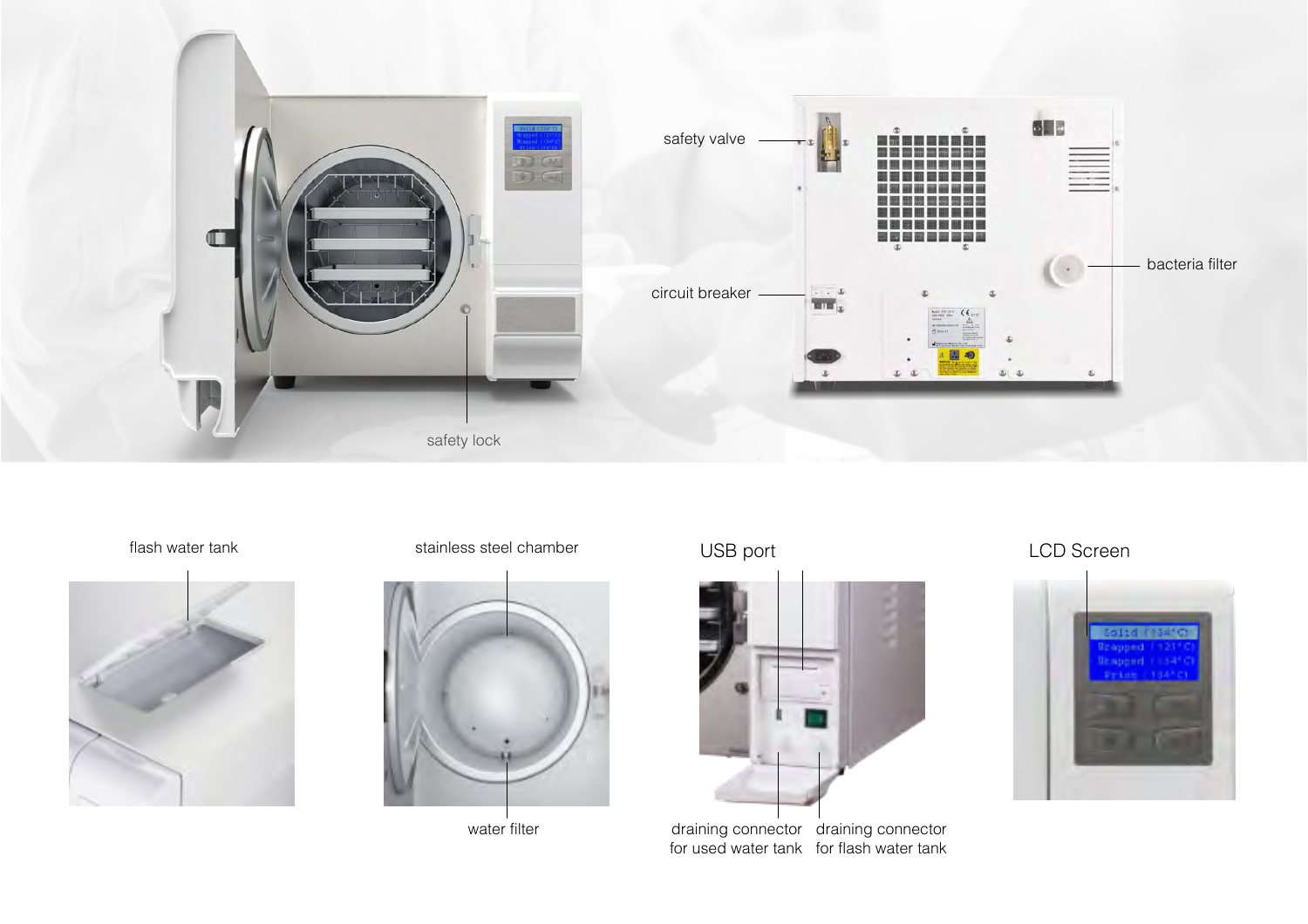## Model D Quick series --D208Q

# QUICK cycle 10 minutes Only

D208Q is B class autoclaves belong to ICANCLAVE Model D and has same shape with D208, but it with "Quick" program included.

Interm of the sterilizaiton speed,especially the serilization of exposed instruments in the hot state, and has an independent drying program.It is especially suitatble for rapid sterilization of dental handpiece and phthalmology and other micro instruments, greatly improving the efficiency of surgery, and making up for shortcomings of small capacity, high price and insufficient drying of cassette serilizers on the market.

## Technical parameters

| Program             | Temp. / Pressure | Steri. Time       | <b>Total Time</b> |  |
|---------------------|------------------|-------------------|-------------------|--|
| Quick 134°C         | 134°C/210Kpa     | 3.5min            | $7-12$ min        |  |
| Wrapped 134°C       | 134°C/210Kpa     | 4 <sub>min</sub>  | $20-40$ min       |  |
| Wrapped 121°C       | 121°C/110Kpa     | 20 <sub>min</sub> | 38-50min          |  |
| Prion 134°C         | 134°C/210Kpa     | 18 <sub>min</sub> | $35-45$ min       |  |
| Dry                 |                  |                   | $1-20$ min        |  |
| <b>B&amp;D</b> Test | 134°C/210Kpa     | 3.5min            | $10-20$ min       |  |
| <b>Helix Test</b>   | 134°C/210Kpa     | 3.5min            | $10-20$ min       |  |
| Vacuum Test         |                  |                   | 17-20min          |  |

\*The cycle time is based on the load and with/without pre-heating. \*Drying time can be adjusted.

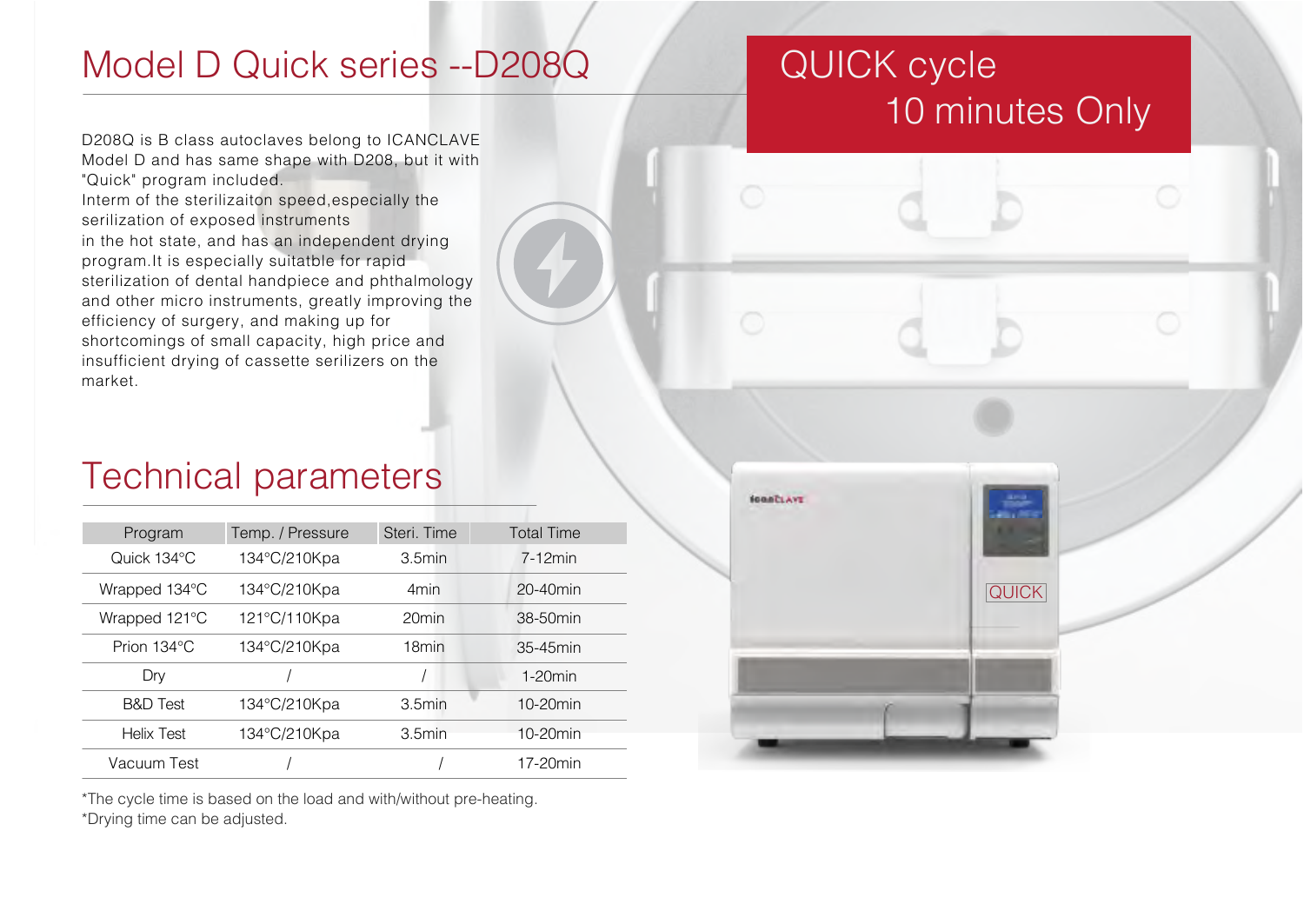## D229---Steam Sterilizer for Extra-long instruments

D229 is specially designed for ultra-long instrument. The depth of the sterilizer is up to 620mm, which effectively solves the problem that ultra-long instruments such as laparoscope can not be sterilized in the ordinary benchtop sterilizers.



# Depth of Chamber up to 620mm

# TITULIUM

# Tray Dimensions of D229

3 Traystotal. Tray #1: 185x570mm Tray #2: 213x570mm Tray #3: 227x570mm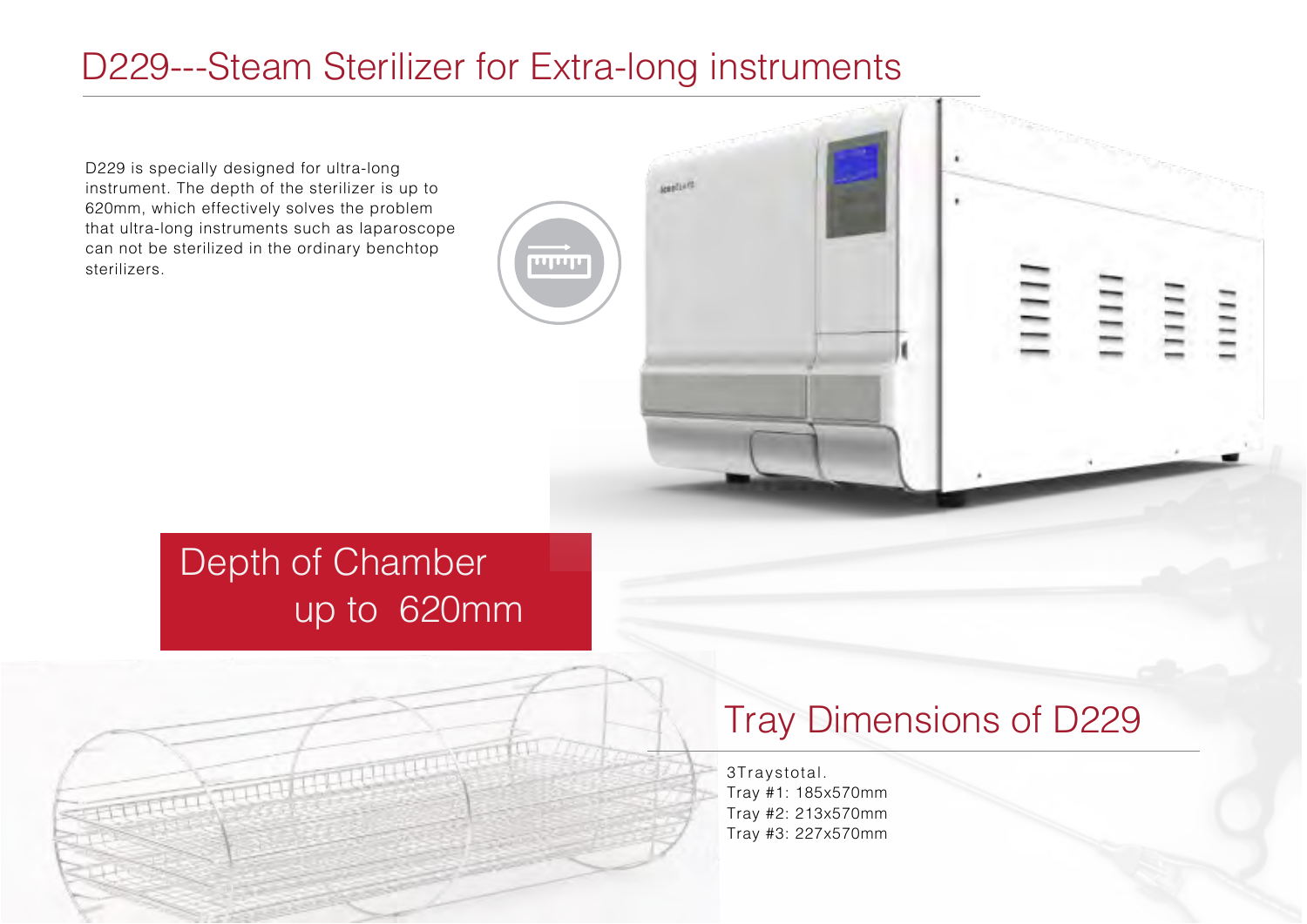# Dimension



| Order Code         | Chamber Size     | W                 | Н        | D                 | L1                | L <sub>2</sub>      | Td                | Tw                |
|--------------------|------------------|-------------------|----------|-------------------|-------------------|---------------------|-------------------|-------------------|
| D <sub>208</sub>   | $\Phi$ 170x320mm | 420 <sub>mm</sub> | .370mm   | 525 <sub>mm</sub> | 360mm             | 330mm               | $265$ mm          | ı 30mm            |
| D <sub>208</sub> Q | $\Phi$ 170x320mm | 420 <sub>mm</sub> | 370mm    | 525 <sub>mm</sub> | 360mm             | 330 <sub>mm</sub>   | $265$ mm          | 30mm              |
| D <sub>2</sub> 12  | $\Phi$ 200x360mm | 420 <sub>mm</sub> | .370mm   | 595 <sub>mm</sub> | 400 <sub>mm</sub> | 330 <sub>mm</sub>   | 315mm             | 160mm             |
| D <sub>218</sub>   | $\Phi$ 250x350mm | 490 <sub>mm</sub> | $455$ mm | 600 <sub>mm</sub> | $405$ mm          | 403 <sub>mm</sub>   | 285 <sub>mm</sub> | 192 <sub>mm</sub> |
| D223               | $\Phi$ 250x450mm | 490 <sub>mm</sub> | $455$ mm | 690 <sub>mm</sub> | 500 <sub>mm</sub> | $403$ <sub>mm</sub> | 380mm             | 192 <sub>mm</sub> |
| D <sub>229</sub>   | $\Phi$ 250x620mm | 490 <sub>mm</sub> | $455$ mm | 875 <sub>mm</sub> | 690 <sub>mm</sub> | $403$ <sub>mm</sub> | $\star$           | $\star$           |

\*There are three different trays for D229, please refer to the dimension on previous page.